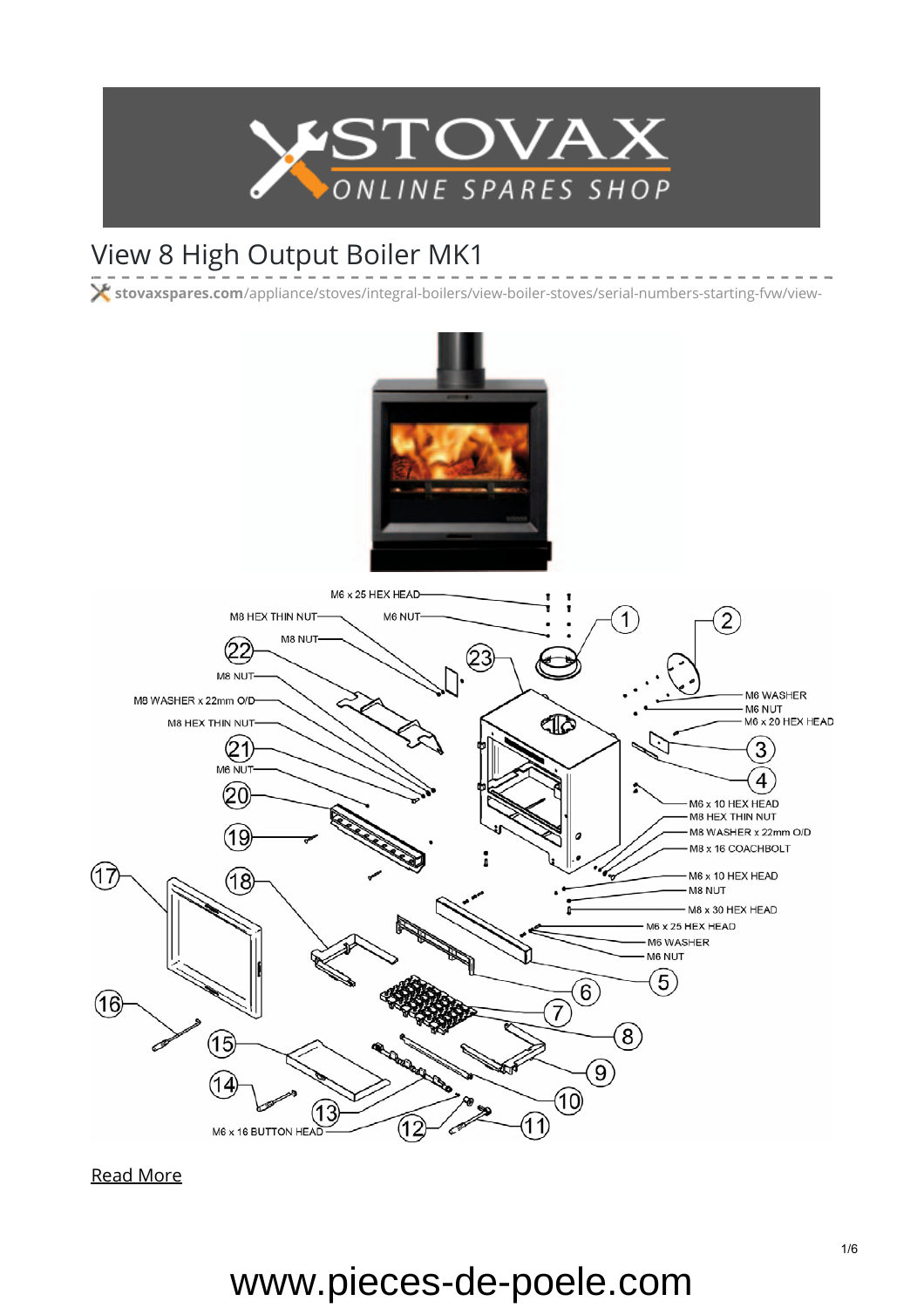| Ref.           | <b>Product</b><br>Code       | <b>Description</b>                                                                            |
|----------------|------------------------------|-----------------------------------------------------------------------------------------------|
| 1              | CA7669                       | View 8/CL8 Mk1 6" Flue<br>Adapter                                                             |
| $\overline{2}$ | <b>SM13</b>                  | Stockton 7/8/11/14 HB/View<br>8/CL8 Mk1 6in Blanking Plate                                    |
| 3              | ME501805                     | Stockton 8/County/Devon<br><b>HB/CL7 Inset Boiler Mk1</b><br><b>Thermostat Blanking Plate</b> |
| 4              | ME501806                     | Stockton/County/Devon<br><b>HB/CL7 Inset Boiler Mk1</b><br><b>Thermostat Blanking Bar</b>     |
| 5              | <b>MEC9144</b>               | View 8 Mk1 Plinth                                                                             |
| 6              | <b>CA7682</b>                | Stockton/View 8/5/CL8 Log<br>Guard                                                            |
| 7              | <b>ST8-</b><br><b>CA7480</b> | Stockton 8/Devon 50HB CE<br>Boiler Grate Bar - Moving                                         |
| 8              | <u>ST8-</u><br>CA7479        | Stockton 8/Devon 50HB CE<br>Boiler Grate Bar - Fixed                                          |
| 9              | <b>ST8-</b><br>CA7464        | Stockton/View 8 HB Boiler MF<br><b>Right Hand Infill</b>                                      |
| 10             | <b>ST8-</b><br><b>CA7500</b> | Stockton 8/Devon 50HB CE<br><b>Back Riddling Bar</b>                                          |
| 11             | <u>MEC8792</u>               | <b>Riddling Tool Assy</b>                                                                     |
| 12             | <b>RVN-</b><br>CA7595        | Vision MF/CL7 Inset Boiler<br><b>Riddling Socket</b>                                          |
| 13             | <b>ST8-</b><br>CA7584        | Stockton 8/Devon 50HB CE<br><b>Boiler Riddling Bar</b>                                        |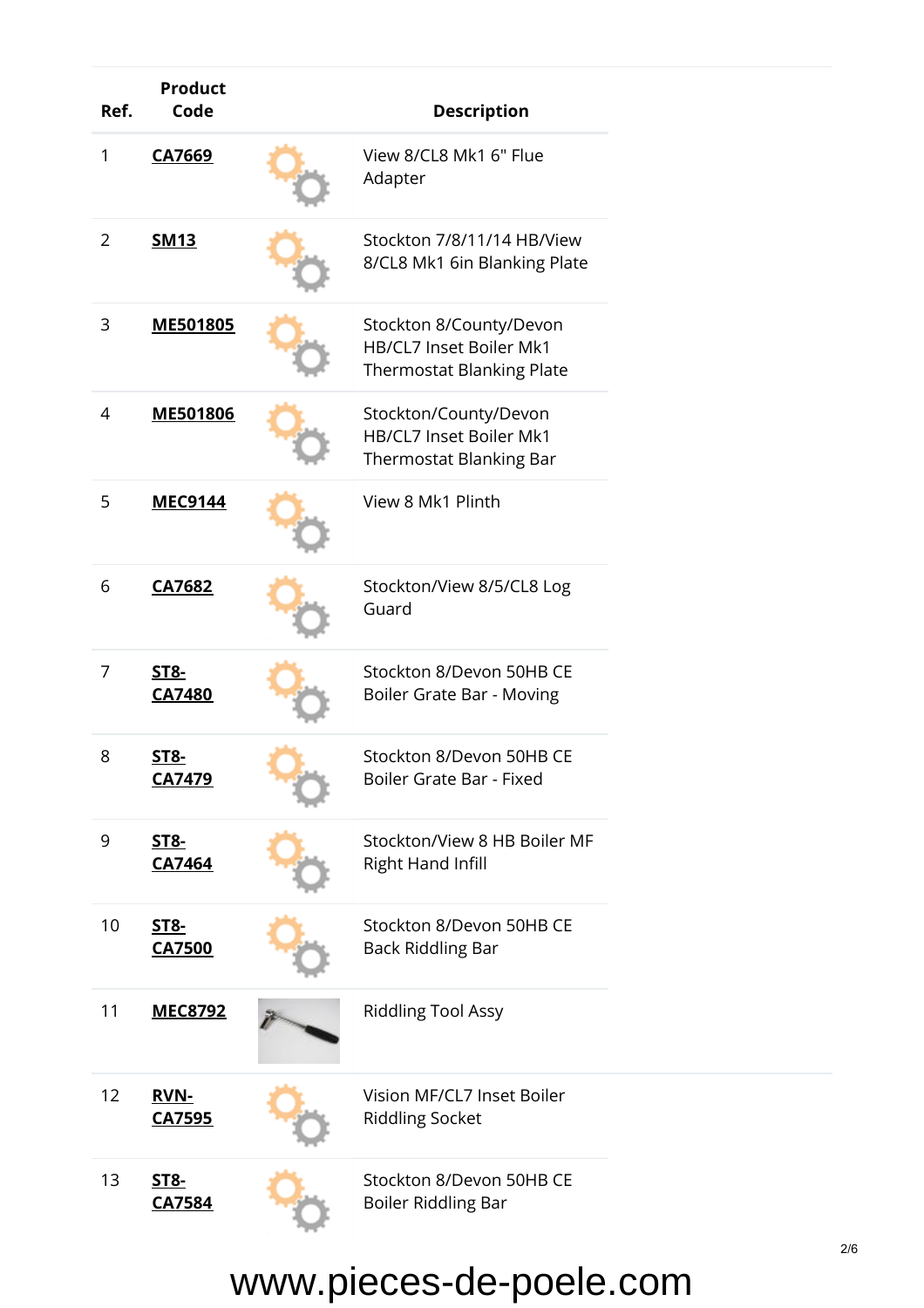| Ref. | <b>Product</b><br>Code        | <b>Description</b>                                       |                                                                      |
|------|-------------------------------|----------------------------------------------------------|----------------------------------------------------------------------|
|      |                               |                                                          |                                                                      |
| 14   | <b>MEC8793</b>                | Ashpan Tool                                              |                                                                      |
| 15   | <b>ST8-</b><br><b>MEC8155</b> | Stockton 8 HB Boiler Mk1<br>Ashpan                       |                                                                      |
| 16   | <b>MEC8788</b>                | <b>Multifunction Tool</b>                                |                                                                      |
| 17   | <b>MEC8615</b>                | View 8 Mk1 Complete Door<br>Assembly                     |                                                                      |
| 18   | <b>ST8-</b><br>CA7463         | Stockton/View 8 HB Boiler MF<br>Left Hand Infill         |                                                                      |
| 19   | <b>SM19</b>                   | M6 x 70mm Coachbolt - Single<br><b>Bolt</b>              |                                                                      |
| 20   | <b>MEC8747</b>                | Airwash Assembly                                         |                                                                      |
| 21   | ME600599                      | View/CL3/CL5/CL8 Mk1/CL7<br>Inset Boiler Door Latch Bolt |                                                                      |
| 22   | <b>ST8-</b><br><b>MEC8802</b> | Stockton 8/Devon 50HB Boiler<br>Mk1 Baffle Plate         |                                                                      |
| 23   | N/A<br><b>Carcass</b>         | <b>Welded Carcass Assembly</b>                           | This part is not<br>serviceable and cannot<br>be ordered as a spare. |

Drawing: PR8905-3

Do you have the correct appliance?

Before ordering your parts please ensure you have selected the correct appliance. To properly identify your appliance you will need to know your serial number and/or model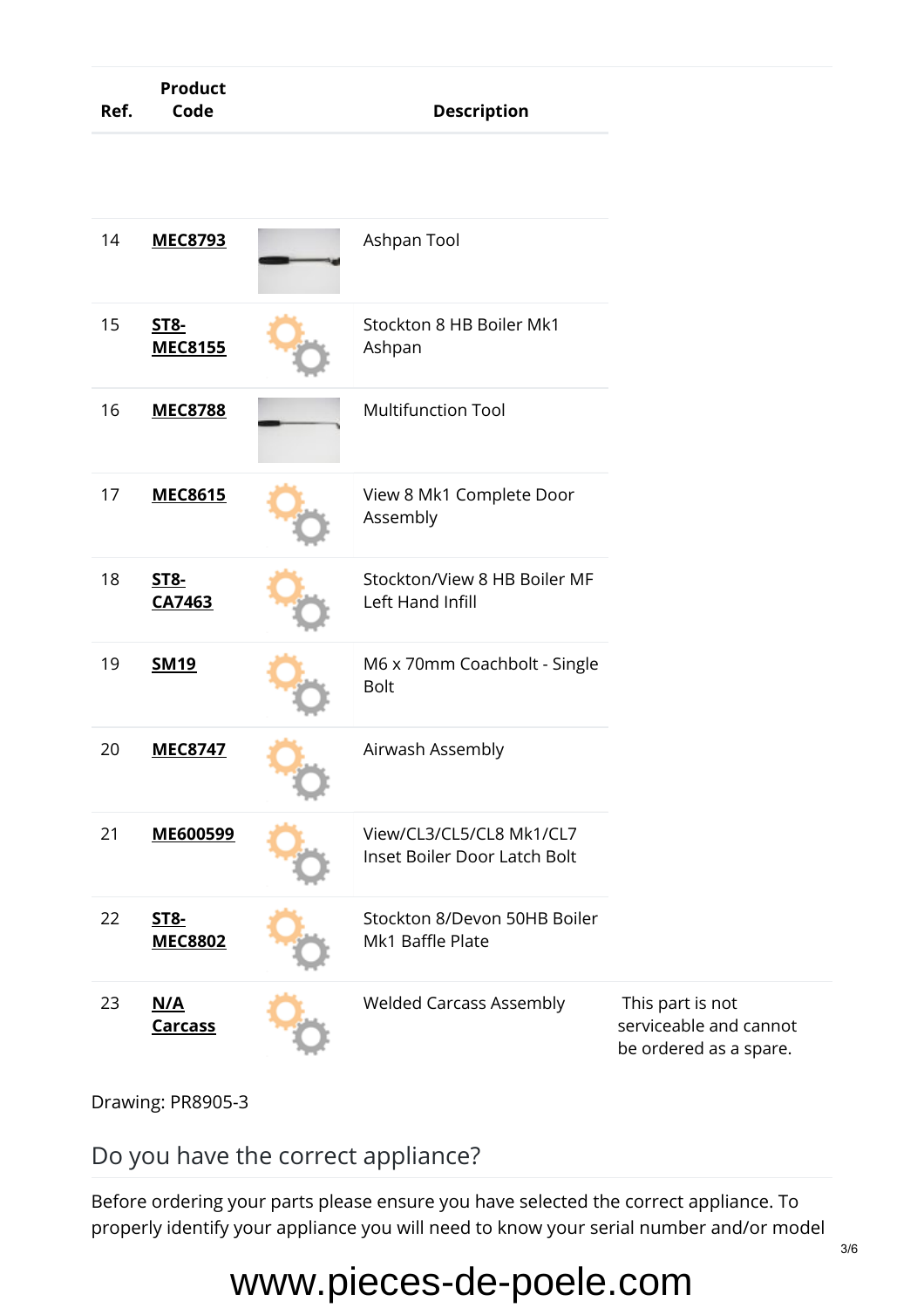number. Please use the [following guide](https://www.stovaxspares.com/find-your-databadge/) to help locate your data badge which contains your serial and model number information.

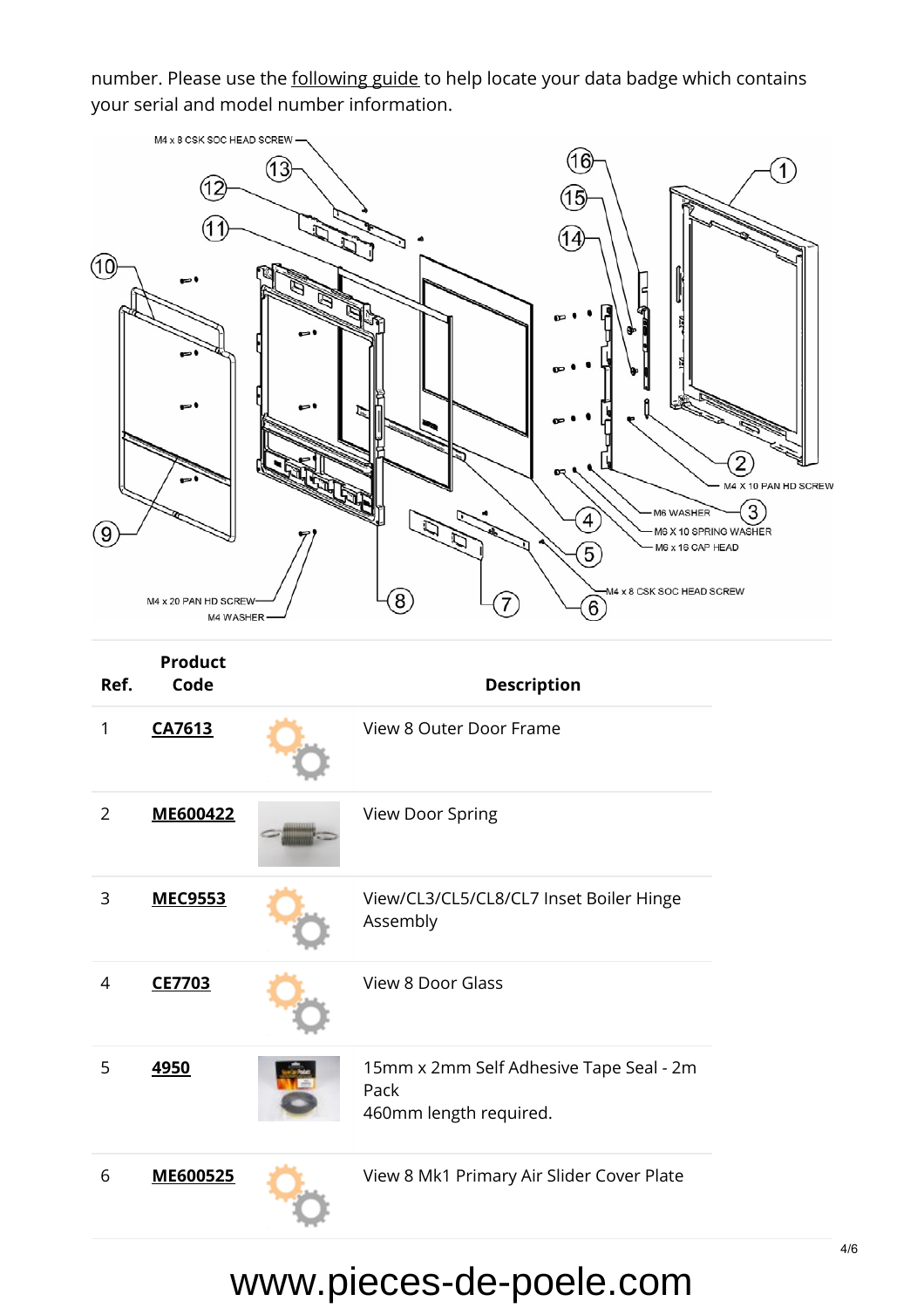| Ref. | <b>Product</b><br>Code | <b>Description</b>                                                                 |
|------|------------------------|------------------------------------------------------------------------------------|
| 7    | <b>CA7642</b>          | View 8 Primary Air Slider                                                          |
| 8    | <b>CA7636</b>          | View 8 Glass Clamp Frame                                                           |
| 9    | <u>4952</u>            | 15 x 2mm Mid Door Rope Seal - 2m Pack<br>450mm length required.                    |
| 10   | 5704                   | 13mm Black Rope Seal with Adhesive -<br>3.5m Pack<br>410mm+2300mm length required. |
| 11   | 4950                   | 15mm x 2mm Self Adhesive Tape Seal - 2m<br>Pack<br>450mm+1220mm length required.   |
| 12   | <b>CA7637</b>          | View 8 Air Control Slider                                                          |
| 13   | ME600443               | View 8 Mk1 Air Control Cover Plate                                                 |
| 14   | FA9510                 | CL3/CL5/CL8/CL7 Inset Boiler Mk1<br>Shoulder Screw - Single Screw                  |
| 15   | ME600563               | View/CL3/CL5/CL8 Large Shoulder Screw                                              |
| 16   | <b>MEC8641</b>         | View Mk1 Door Catch Slider                                                         |

Drawing: PR8903-4

Do you have the correct appliance?

Before ordering your parts please ensure you have selected the correct appliance. To properly identify your appliance you will need to know your serial number and/or model number. Please use the [following guide](https://www.stovaxspares.com/find-your-databadge/) to help locate your data badge which contains